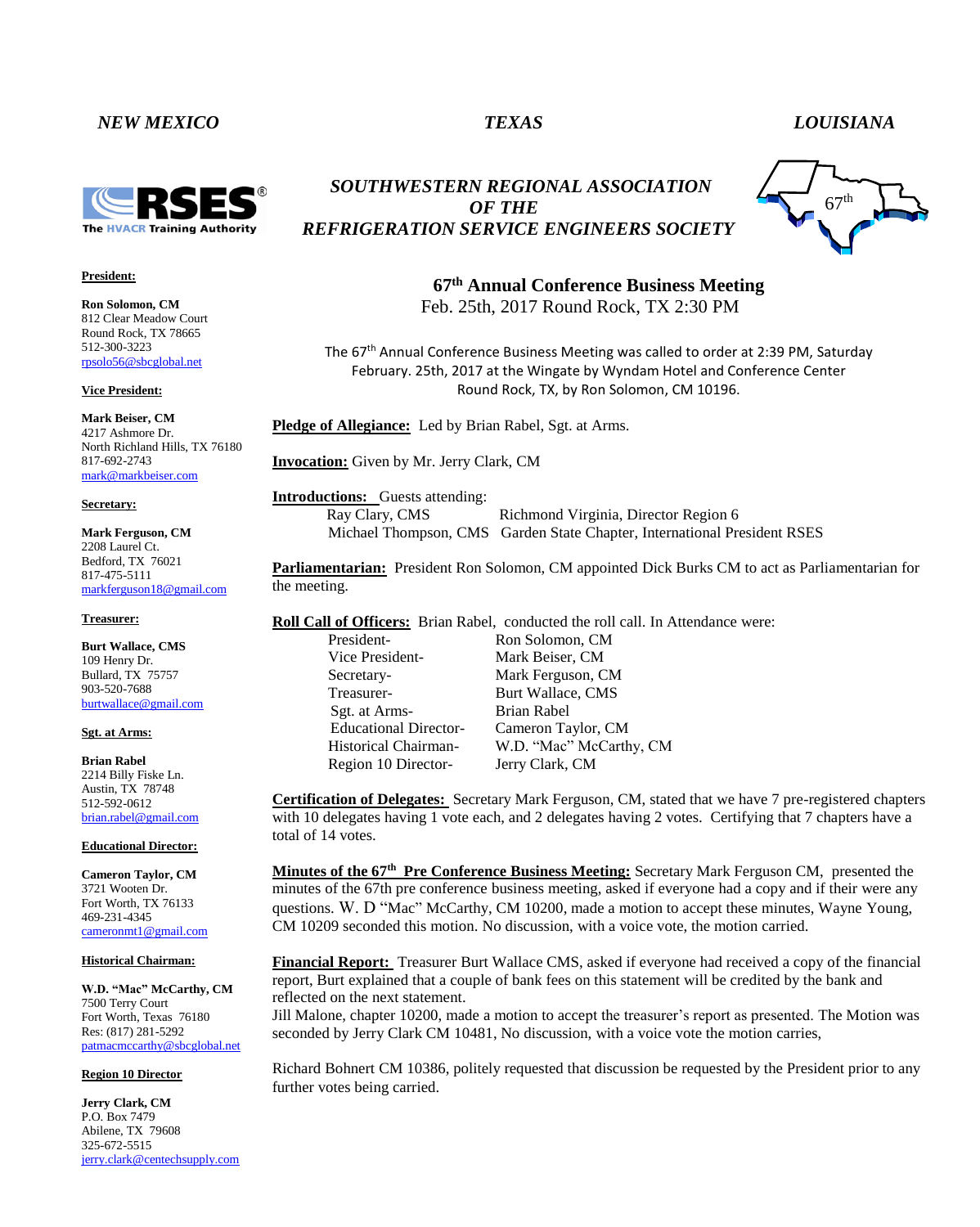## **Conference Reports:**

Dick Burks CM 10196, provided the conference report. He stated that 6 chapters preregistered all their members, they were Cross Timber, Brazos Valley, Houston, San Gabriel, Hill Country and Austin. We had 7 sponsors, MM manufacturing, Hydro Balance, Insco, Cowtown, Austin, and Houston chapters as well as our own SWRA Auxiliary. Dick expressed his appreciation for Rectorseal and Southwestern HVAC for their sponsorship of the pancake and sausage breakfast held yesterday morning. We had 88 people register for at least 1 event.

The trade show had 24 vendors and 25 tables, one vendor had two tables.

The Thursday seminar had 39 in attendance.

The first class on Friday had 31 in attendance, Class 2, had 41 show up, Class 3, had 32, Class 4, had 30 and the Fifth Class had 23. The CM exam prep class had 5 people participate.

The Friday evening dinner was attended by 46 people.

This Morning,14 members attended the SWRA past president's breakfast. The Auxiliary past president breakfast had 5 members attend.

Five CM and three CMS exams were taken today. Today's education class was attended by 26 people. Lunch today had 43 in attendance. Tickets sales for tonight's Banquet is at currently at 49 people.

Dick announced that the conference has done well and money should be left over upon completion.

## **SWRA Educational Director's Report:**

Cameron Taylor, CM 10200, presented the Education Director's Activity and Education Reports.

Cameron stated that documents were handed out prior to the meeting that contained information on the educations directors financial account to maintain the duties of the office. And activity that occurred that Cameron supervised since the last conference.

May 2016 approval for the Geo thermal course was granted. June 2016, we got approval for Air Distribution class that was taught in Houston. Jerry Clark CM taught a couple of classes. In Sept. in Fort Worth, the Geo Thermal class was taught for TDLR CE credit by Jim Malone CM and Cameron Taylor CM. In Oct 2016 Cameron visited New Branfauls chapter and held the Geothermal class with 6 members attending, The TDLR renewal of our provider ship was completed in October.

In April of 2017 the Geo-Thermal class will be taught again in Cowtown.

Cameron stated that the TDLR Geo thermal class expires in May 2017 and he is looking for suggestions for the following years CE class. Cameron mentioned that an Alternative Refrigerants class suggestion was brought up in discussions with members during the past couple of days. Cameron asked if there were any questions. Jim Malone requested book inventory. There are 15 Geo thermal books remaining and will be used during the Cowtown class in April.

## **Region 10 Director's Report:**

Director, Jerry Clark CM 10481, stated "As you all know we have been very diligent to organize the International RSES in a way that is more conducive to doing business in today's atmosphere" Jerry asked Michael Thompson CMS, RSES International President, to speak regarding this.

Michael Thompson CMS, commented that the world is changing and therefore the RSES business model has to change with it. Lori Schiavo has moved into the VP position and is doing very well. Michael mentioned the trade show and the success of giving away RSES pins for Marketing purposes,

Other challenges being worked on by RSES is the publishing of all their material on demand and providing an electronic Journal for the student population. This is what students will read.

Michael asked if there were any questions and let everyone know he is available after the meeting for any conversation. Michael thanked us for our hospitality and said he has had a very good time at the conference.

Darwin Sharp is not in attendance this year due to medical situation with his family. Jerry noted that the Katrina Hurricane has devastated the RSES participation in Louisiana, any suggestion s on how to help out with this situation is welcome.

Jerry has been contact with Louis in New Mexico, and membership is struggling there. They have 2-3 dedicated members that still attend business meetings.

Jerry stated that RSES is partnering with ESCO. We will start seeing our material in their catalog and they will be pushing for our material to be sold to secondary schools. This will help introduce the RSES name to more people.

At this time, Jerry invited his Deputy Directors to speak on behalf of their respective chapters: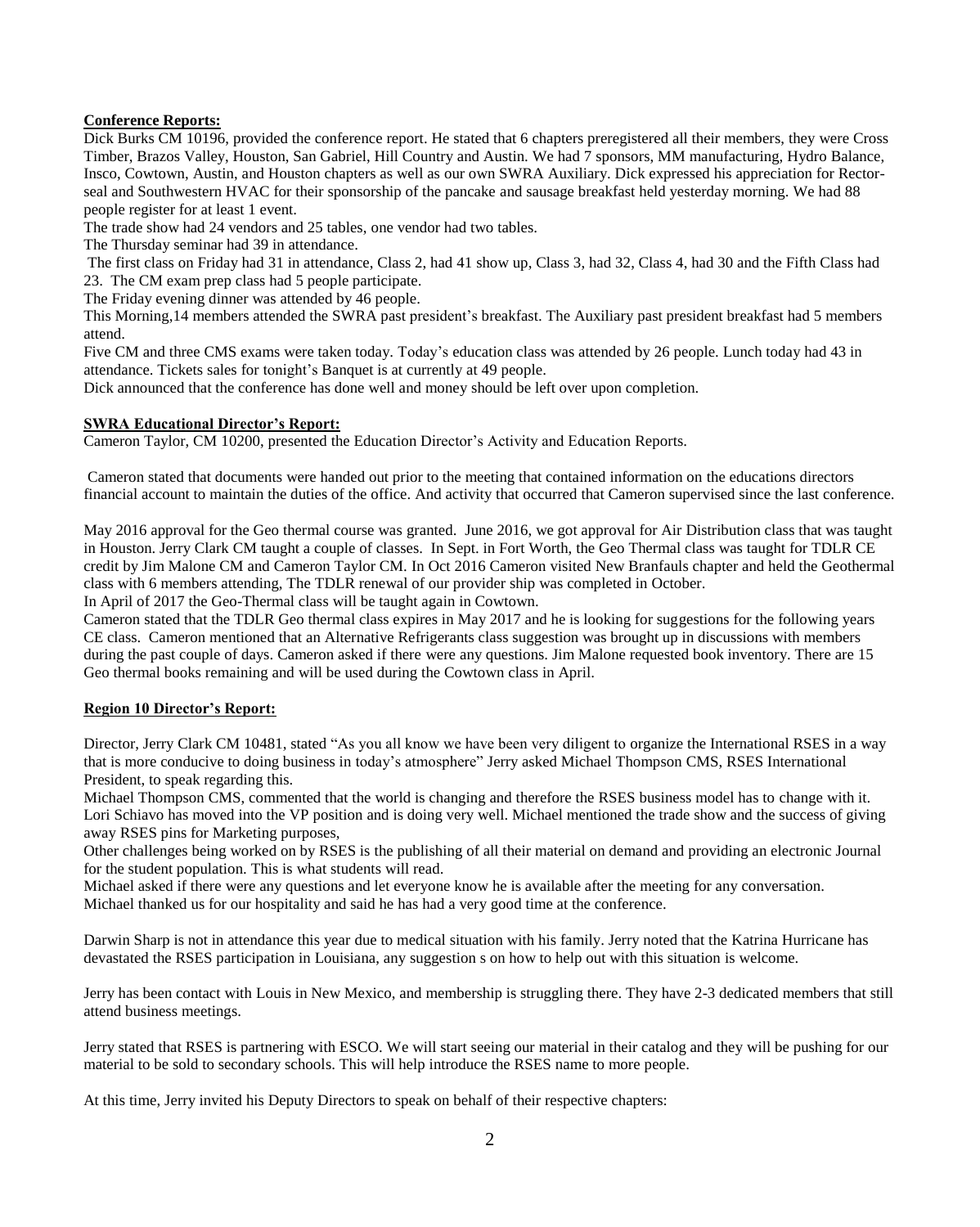Stanley Domel CMS 10196, reported that the Tri County and Austin chapters are active with education and business meetings. Georgetown has not been meeting.

Richard Bohnert, CM 10386, reported that the Hill Country is still looking for an educational chairman, and they still have an average of 7 members attending the meeting

Elena Castillo 10210, reported that the San Antonio has meetings every month and they invite students from the local technical schools. Meetings have aprox.  $50 - 75$  people show up. A 30-minute educational session is held prior the the business meetings. Elena visits technical schools to talk to students and educates them on what to expect when they get into the job market.

James Bowman 10206, reported that the Houston chapter is trying to meet at different wholesalers, but this has been difficult. They currently meet at centrally located restaurants. They typically have 6-15 members per month and will continue to meet and promote ways to increase their attendance.

Jerry Clark CM commented that he asked James Bowman to oversee the Brazos Valley chapter, although his schedule has prohibited him to do this due to his work schedule. Jerry said the Brazos Valley chapter has been meeting in a local restaurant, with 8-16 members attending. Their core group of individuals want RSES material and education. They are trying to get John Lane from TDLR to visit them to understand what role TDLR is trying to play these days.

Jim Malone CMS 10200, started with comments on the Brenham, Brazos Valley chapter, Jim visited Brazos Valley in December and had discussions about RSES education and how important future training on natural refrigerants is going to be. While at a conference in Las Vegas Jim was approached by the Ammonia Refrigeration Association and invited to their regional natural refrigeration conference in Irving TX on May 2 and 3<sup>rd</sup> which is sponsored by RETA (Refrigeration Engineering Technician Association) They are interested in RSES getting involved with their organization.

In March, there will be an international Natural Refrigerant conference in San Antonio that will run for 4 days. This will have people from Europe and Asia attending., The world is heading to Natural Refrigerant usage and RSES has a course that we should consider teaching.

Jim said the Cowtown, Fort Worth Chapter, meets the second Thursday of every month and we partner with the Tarrant County College, Thanks to their Staff and instructors who are members of RSES.

Jerry Clark CM stated that Art Miller from Region 2 has been providing hydro-carbon courses at other organizations on behalf of RSES. Several members of RSES have gone to San Diego based ATMOsphere <http://www.atmo.org/>events to promote RSES as a leader in Hydro-Carbon training in the future.

Wayne Young, CM 10209, announced that he will be vacating his position as deputy director, Director Jerry Clark CM asked Jaroy Roberts CMS to take over this position, which was accepted.

Jerry Clark CM spoke about the chapter that he oversees: Cross timbers has dwindled down to only a few members, The Abilene chapter is not meeting regularly, but, Jerry is working with an Abilene college to see if RSES can sponsor some educational courses at the campus. The Concho Valley has a core group of 6-8 members that meet regularly, and 1 CEU class was done in Sept. 2016 that drew 14-15 participants. Jerry has asked their members to join us at future RSES Conferences.

## **Old Business:**

## **Committee Reports:**

President Ron Solomon CM, requested reports from the following Committees:

Audit: James Poole CM 10196, current chair of the audit committee reported that his committee members were Jerry Clark CM, Brian Rabel, and Treasurer Burt Wallace CMS. The checkbook balanced with the bank statements and all is in order.

Resolutions: Stanley Domel CMS 10196, current chair of the resolutions committee had no resolutions to report.

Nominations: Wayne Young CMS 10209, current chair of the nominations committee reported that his committee members were Jim Malone CMS, Jaroy Roberts CMS, and Richard Bohnert CM. Wayne Young CMS presented the slate of officer's nominees as written below.